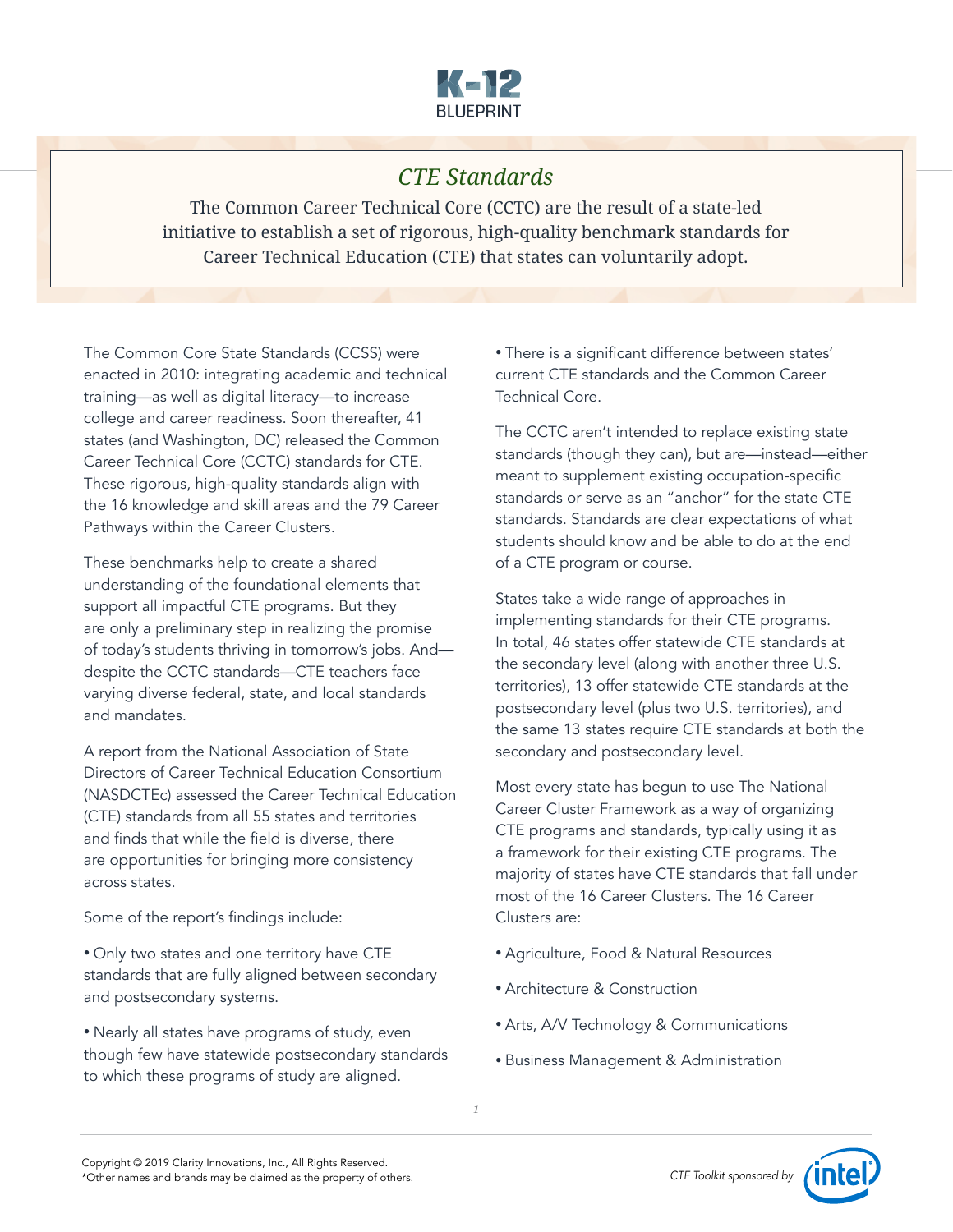- Education & Training
- Finance
- Government & Public Administration
- Health Science
- Hospitality & Tourism
- Human Services
- Information Technology
- Law, Public Safety, Corrections & Security
- Manufacturing
- Marketing
- STEM
- Transportation, Distribution & Logistics

The CCTC process was driven by some key assumptions, including that they are for states, by states. While it is a state-driven decision to adopt the CCTC, common CTE benchmarks are key for comparability and the exchange of best practices. They provide the core expectations across different delivery systems and approaches, while focusing on foundational concepts and skills for each Career Cluster and Career Pathway.

The National Board for Professional Teaching Standards has created ten standards for CTE teachers: each describing an important facet of an accomplished teaching practice. These standards serve as the basis for National Board Certification in CTE.

## *Standard I: Knowledge of Students*

Accomplished teachers value their students' various learning styles and stages of development, and they create learning environments that differentiate instruction to meet them.

## *Standard II: Responding to Diversity*

Accomplished teachers use inclusive teaching practices and advocate to ensure that all students receive a quality career and technical education.

#### *Standard III: Knowledge of Content*

Accomplished teachers utilize their knowledge and pedagogical skills to develop curricular objectives, design instruction, and facilitate student success within industry.

#### *Standard IV: Learning Environments and Instructional Practices*

Accomplished teachers design contextualized learning environments that foster critical thinking, creativity, leadership, teamwork, and communication skills.

#### *Standard V: Assessment*

Accomplished teachers design assessments that allow students to provide an authentic demonstration of their knowledge and skills.

#### *Standard VI: Postsecondary Readiness*

Accomplished teachers facilitate career exploration so students can make informed career decisions that match their interests and aptitudes.

#### *Standard VII: Program Design and Management*

Accomplished teachers design quality programs aligned with industry demands that sustain meaningful educational experiences for their students.

#### *Standard VIII: Partnerships and Collaborations*

Accomplished teachers collaborate with family, education, industry, and community partners to help students plan, develop, and achieve their career goals.